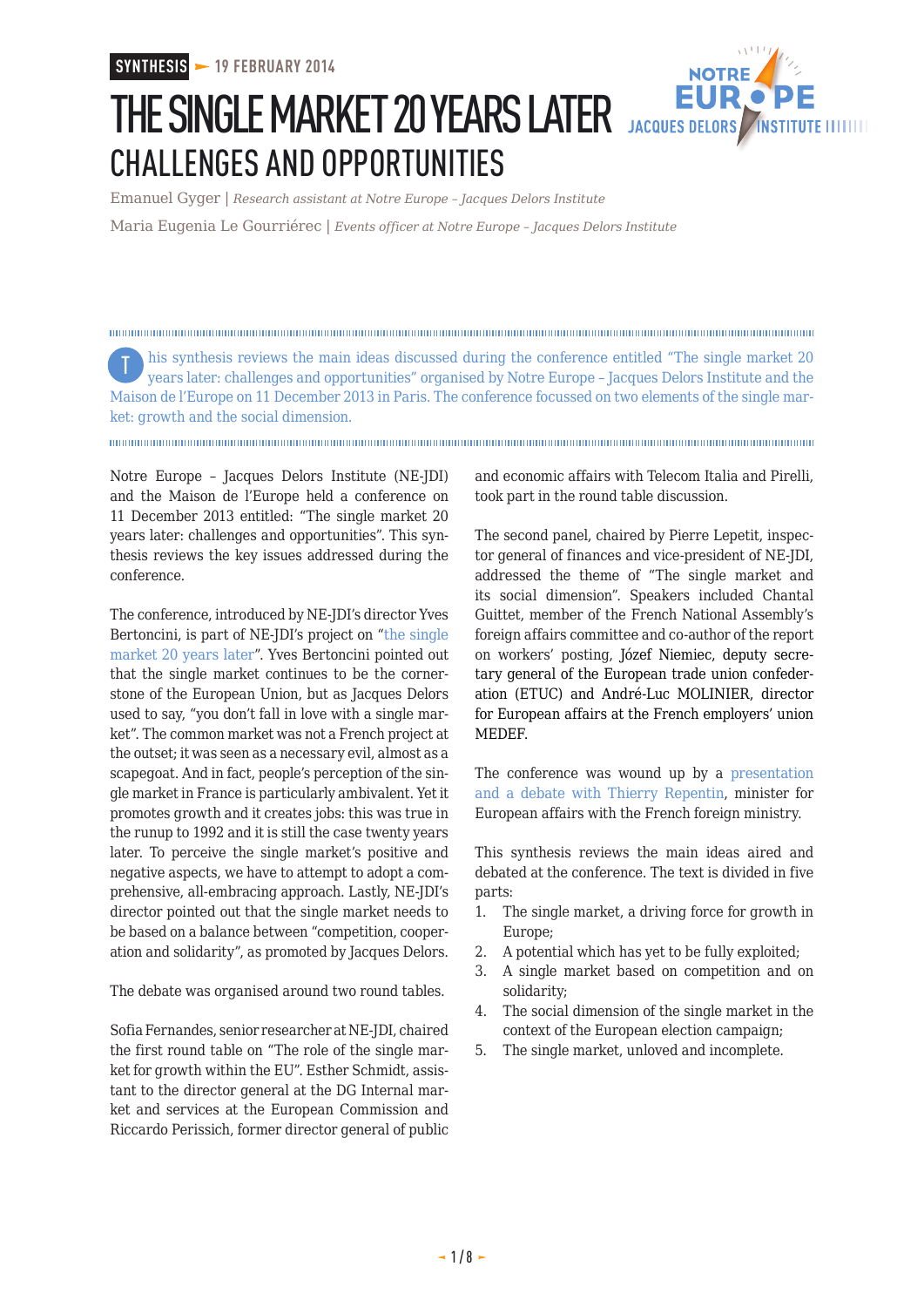## **1.The single market, a driving force for growth in Europe**

Esther Schmidt began by pointing out that the single market is a driving force for growth in the European economy. It has generated additional growth in the EU's GDP to the tune of 2% to 3% overall since 1992 thanks to the abolition of trade, customs and regulatory barriers<sup>1</sup>. By the same token, the estimated rise in GDP occasioned by the cumulative impact of the single market is as high as 10% to 20% of GDP. This includes the impact of enlargement and competition which has increased thanks to competitiveness and has brought prices down. Finally, the euro has reduced the costs involved in exchange operations and considerably facilitated the search for funding.

Concrete beneficial effects can be seen, for instance, in the sphere of telecommunications, with a 73% drop in costs between 2005 and 2012. The Erasmus programme has benefited 2.5 million students and 250,000 teachers. The budget allocated to these programmes has now gone up and it is expected to benefit a larger number of teachers in the future. Though completely non-existent only twenty-five years ago, these programmes are now part and parcel of our daily lives.

Moreover, recognition of diplomas allows a person to work in another country on the strength of the academic qualifications gained in their own country. There are currently some 30,000 qualifications a year that are recognised in other member states, and roughly 300,000 French residents cross the border every day to go and work in another member state.

Reasoning along the same lines, Riccardo Perissich stressed that the programme establishing the single market (1985-1992) has been a success. The single market has imparted a fresh thrust to the European economy, particularly in the sphere of manufactured products. Where the free movement of goods within the single market is concerned, given that the complete harmonisation of standards and laws is impossible, the path of mutual recognition (specifying that a product which meets requirements in one member state cannot be banned from sale in another member state) has been pursued.

Riccardo Perissich argued that we must not forget the importance of the external market, which is the single market's external dimension. In this context, the current transatlantic negotiations are a good

way of imparting fresh dynamism to the export of European products. Consumers wrongly believe that the transatlantic negotiations are going to lead to US standards destroying European standards and vice-versa.

A question was raised regarding the role of the euro in stimulating the single market. While exaggerated conversions did occur when the euro was first adopted, without sufficient monitoring in certain spheres (restauring services, for example), the euro has had an extremely beneficial impact in particular in the industrial sphere, as Riccardo Perissich stressed. Yet the euro has a perverse effect: membership of the euro brought member states' borrowing rates into line, allowing certain countries, particularly Greece, Italy and Portugal, to go on borrowing at very low rates for a long time, and this had a detrimental effect on the countries because it allowed them to get further and further into debt without adopting the structural reforms required to strengthen their economies' competitiveness.



## **2. A potential which has yet to be fully exploited**

The single market is undeniably a driving force for growth. In a context in which the European countries' potential for growth is fairly weak in view of their structural rigidity and of the demographic challenge, completion of the single market is a key issue for the EU and for its member states.

Several priority spheres were identified for promoting action designed to deepen the single market.

First of all, while integration in the sphere of trade in goods is fairly far advanced, numerous obstacles are still in place where the free circulation of services is concerned. In view of the fact that services account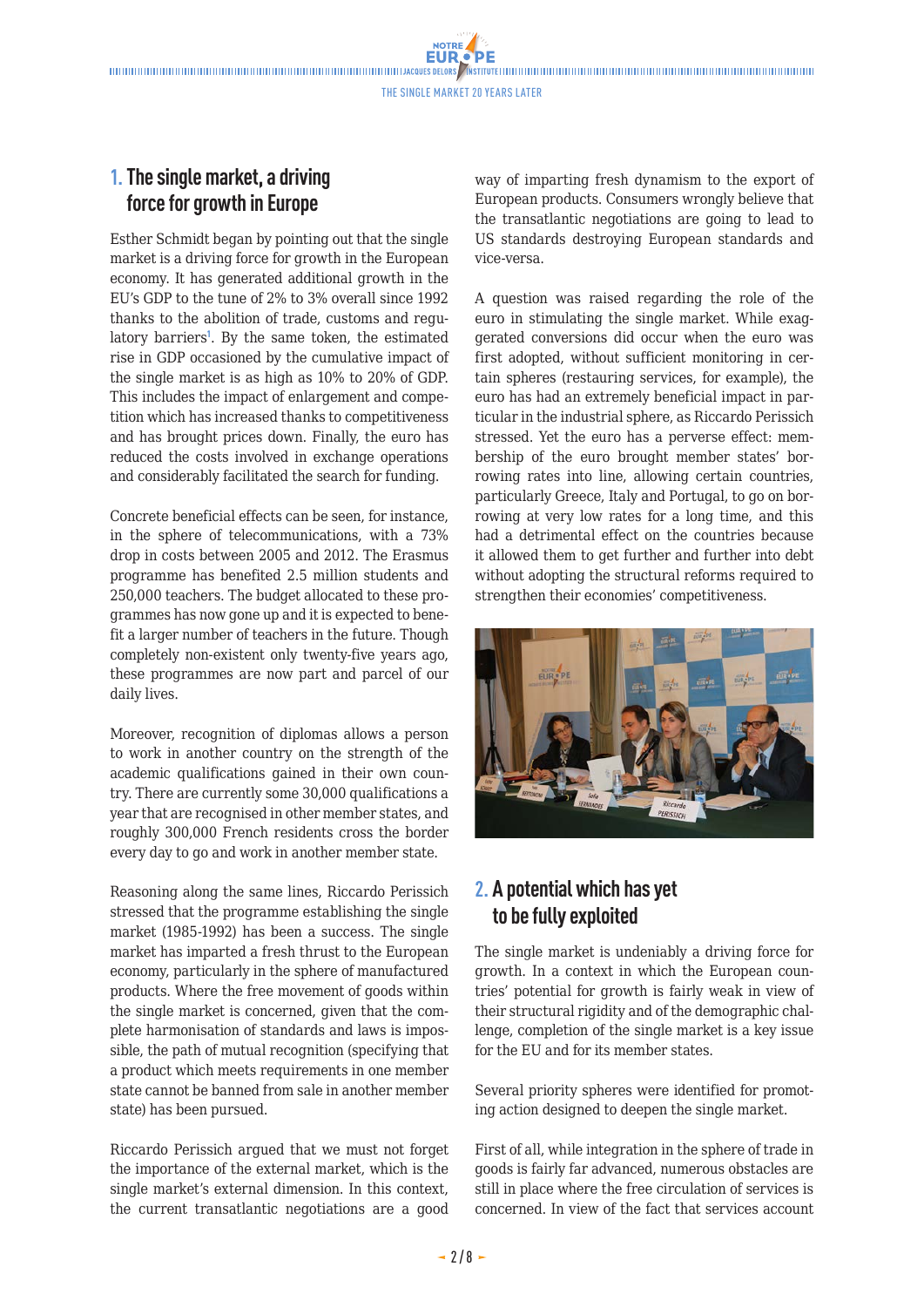for some 65% of the EU's overall GDP, deepening the single market in the services sphere has to be a priority. Even if important measures, such as points of single contact, have been put in place in order to simplify administrative and customs formalities, as Esther Schmidt pointed out, there are still numerous areas that need to be worked on in the future (involving matters of taxation and social regulation in particular).

Secondly, Riccardo Perissich pointed out that European industrial policy continues too often to encounter irrational resistance. While there is a need for consolidation at the European level in numerous spheres such as the motor industry, air transport and telecommunications, we are in fact witnessing a massive return to national industrial policies. According to Riccardo Perissich, member states' nationalistic approach to industrial policy prevents there from being a genuine, strong industrial policy and it leads to a fragmentation of the market, which results in differences between the member states. In the telecommunications field, for instance, there is a monopoly in each member state, often a government monopoly, so it is necessary to press member governments to accept competition. In Riccardo Perissich's view, what we have today is virtual competition among several giants and a handful of dwarfs, which is unhealthy. It is necessary to establish competition among a reasonable number of competitors, yet without any of them being national champions.

Thirdly, the digital economy is also a crucial sector which needs to be developed. There is a massive building site here which embraces, in particular, the issues of taxation and of intellectual property.

Fourthly, to help impart a fresh thrust to the European economy, we need to reform the rules regulating public markets. The regulatory environment in place today is ridden with lengthy procedures and high administrative costs that hinder fluidity in economic exchange. The rules need to be simplified in order to bring administrative costs down.

And lastly, another necessary area of reform concerns professional qualifications, in order to improve the match between supply and demand in this sphere. Where innovation is concerned, Esther Schmidt pointed out that, in an effort to make the best possible use of the single market and to encourage innovation, a project is being developed for a European patent which will offer inventions blanket protection in twenty-five member states.

In addition to these priorities in the deepening of the single market, Riccardo Perissich stressed that there is a dearth of support for businesses towards the market as it was before. Many European businesses have turned towards markets where growth is stronger (Asia). The previous virtuous circle has been broken. When the crisis broke out, a fear of protectionism took hold, although in the event that fear was to prove unfounded. But the banks stopped lending to the real economy, and that is a problem. The EU is on the verge of achieving a banking union, but there is still a basic problem: as Riccardo Perissich pointed out, the European economy, unlike other areas of the world, depends on the banking industry.

Confidence is the key word here. It is necessary to establish confidence at a time of crisis. The euro crisis has led us into a recession which we had not foreseen. But according to Riccardo Perissich, the lack of confidence that was in place two years ago was higher than the lack of confidence felt today, which means that confidence is gradually returning.

### **3. A single market based on competition and on solidarity**

Following a first round table focusing on the role of the single market in driving growth in the EU, the second round table was devoted to the single market's social dimension. Chantal Guittet began her address by stressing that, even though the gradual equalisation of progress in workers' standards of living was mentioned in the Schuman Declaration and a social perspective has always existed in the European integration process, solidarity has always been instituted with a strong financial connotation. Even though the single market and currency have had a very positive influence in social terms, they are accompanied by huge distortions which lead to social inequality, exclusion and social dumping. The National Assembly deputy highlighted the fact that, as the first panel pointed out, economic progress has not necessarily marched always hand in hand with social progress. The notion of "social progress" at the European level has been reduced to its simplest expression, namely the promotion of employment and a reduction in unemployment. The result has been a widening of the salary gap, weaker labour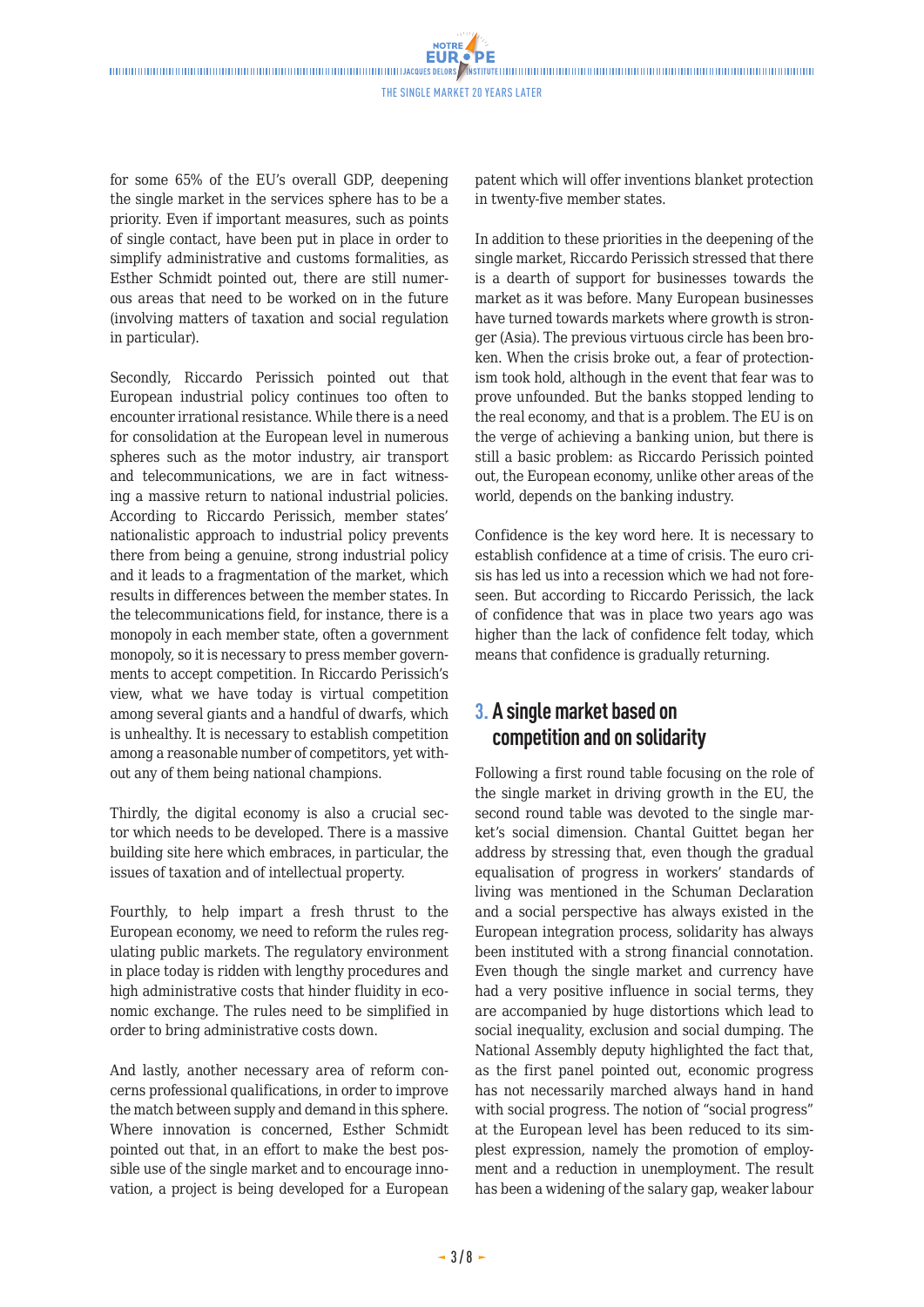The Single market 20 years later

legislation, greater flexibility in constraints linked to job duration and increased recourse to fixed-term employment.

Józef Niemiec espoused Chantal Guittet's position, noting the constant tension in the single market with regard to the social dimension due to competition being the primary goal of economic ambition. The ETUC's deputy secretary general highlighted the fact that the jurisprudence of the Court of Justice of the European Union does not offer sufficient support to respect for social standards at the national level in the event of repercussions caused by the single market. This jurisprudence contradicts the independence of the social partners and thus it undermines their ability, as players in the European social model, to improve workers' standard of living, salary and working conditions. Józef Niemiec also argued that, with the deregulation process involved in the deepening of the single market, we have witnessed the birth of competition among workers and the EU has not proven capable of protecting or of accompanying those workers on the social level.

Chantal Guittet, for her part, stressed the tension between competition and solidarity, citing the example of businesses' relocation. Businesses can be made to appear profitable by relocating to countries where wages are far lower but the situation worsens in countries with higher salaries, which then find it difficult to maintain their social standards. Along those lines, she added that where posted workers are concerned, the different social protection systems in force in different member states and insufficient verification on the part of national authorities have led to abuse, which has in turn triggered unfair and distorted competition.

The three speakers in the second panel agreed on the fact that a convergence in European social policies linked to the development of the single market has become more difficult with the enlargement of the EU to include the central European countries. André-Luc Molinier pointed out in this connection that the directive on worker posting was adopted in 1996 in a 15-strong EU but that the situation as it was back then is no longer the same as the situation in today's 28-strong Europe. In a 28-strong Europe, he argued, total convergence is absolutely impossible. A similar comparison can be made where structural funds are concerned: while the creation of the Community was accompanied by very considerable budget transfers, especially to the benefit of the most deprived regions, and regional policies (European Regional Development Fund, 1975) and cohesion policies (Cohesion Fund, 1994) have gone from strength to strength, Chantal Guittet pointed out that structural funds have not been increased in parallel with the series of enlargements that took the EU from fifteen to twenty-eight members to the point where they would allow the EU to continue to pursue as powerful a regional and cohesion policy.

But over and above the challenge of enlargement, André-Luc Molinier added that the global context constitutes a second major change impacting the single market's social dimension. If we look at the list of the ten countries that carry weight in the world today, there has been an almost inevitable downgrading of the European countries that appear on the list of top ten economic powers – Germany, France, the United Kingdom and Italy – and that downgrading is only going to get worse in 2020, 2030 and 2040. In André-Luc Molinier's view, competition steamrolls over everything and increased global competition is thus another crucial reason why we can no longer think today along the same lines as when Jacques Delors was the president of the European Commission. Citing the example of Poland, the MEDEF's director for European affairs stressed the importance of recognising that it is primarily thanks to competition that certain countries are managing to offer their citizens a higher standard of living.

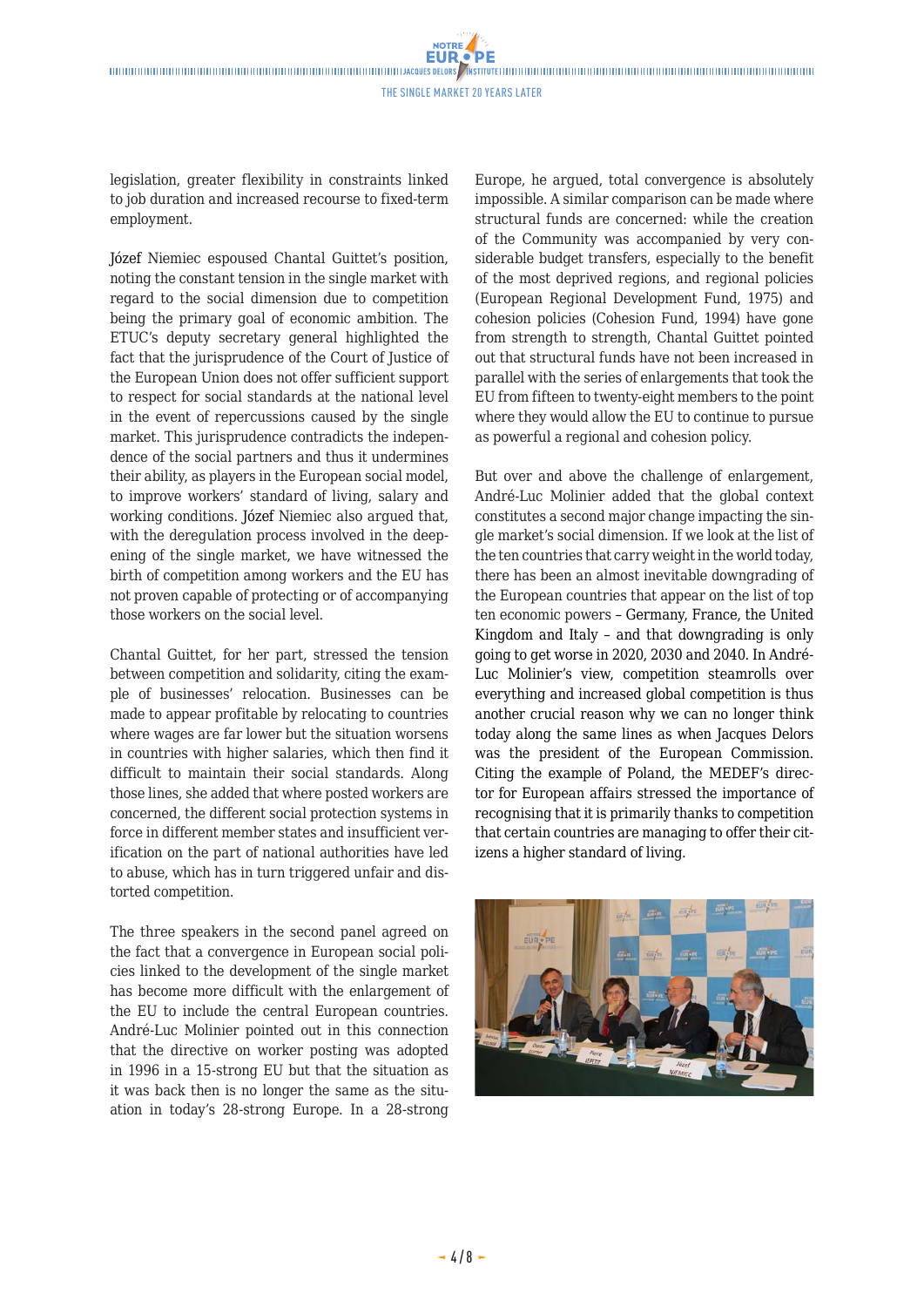**NOTRE EUR.** 

## **4.The social dimension of the single market in the context of the European election campaign**

André-Luc Molinier stressed that, in view of the consequences of the economic, financial and social crisis, the European election campaign demands a totally different approach compared to the campaign for the elections in 2009. If, for example, we take the unemployment situation in the EU as our yardstick — as indeed several participants did in the course of this conference — it is obviously more difficult today to sing the single market's praises in the sphere of job creation. According to Eurostat, the unemployment rate in the EU shot up from 7.1% to 10.9% between 2008 and 2013. And where youth unemployment is concerned, the figures are even more worrying, rising from  $15.8\%$  to  $23.5\%$  on average in the EU<sup>2</sup>.

Thus we are having to tackle a climate of growing scepticism. André-Luc Molinier argued that in the election campaign in 2009 it was still possible to say things like "Europe protects you", but that today that is not enough. Thus it is all the more important in this campaign to highlight what Europe's social models would be like today without the construction of Europe and its single market cornerstone. A good example is the Erasmus programme, that has permitted the free circulation of students and which is now, in the context of Erasmus Plus, in the process of expanding with the aim of increasing flexibility with regard to opportunities for training in the labour market. Also, it is necessary to stress the measures adopted to respond to the social havoc caused during the recession. In this connection, the speakers agreed on the importance of the "Youth guarantee" adopted by the Council of ministers in February 2013 to ensure that no young European remains jobless, out of training or without some form of internship for more than four months.

Yet for the role played by the social dimension in the single market project to become lastingly perceptible by Europe's citizens, Chantal Guittet and Józef Niemiec argued that it is necessary to go even further. In order to avoid a "downward-dragging" social Europe and to meet the expectations of Europe's citizens, the social dimension has become an imperative, in the National Assembly deputy's view. While Józef Niemiec, for his part, called for recognition of the fact that the social dimension contains values in and of itself and that it is not sufficient to focus on employment by exploring the consequences of the competition sparked by the development of the single market. A solidarity-based Europe, a Europe of the people, demands respect for human rights and for workers' dignity. In this connection, the two speakers hailed the agreement thrashed out at the Council of ministers' meeting in December last year regarding a strengthening of the regulations governing the implementation of the directive on worker posting. But while the progress achieved is welcome, Józef Niemiec added, it is still no more than a lowest-common-denominator compromise which is probably not going to be sufficient to prevent all of the abuse currently linked to worker posting.

In Chantal Guittet's opinion, considering that social policies are primarily a national prerogative, it is necessary for European social questions to be addressed by using social dialogue to thrash out agreements on minimum regulations in Europe. But having said that, it is then necessary to allow a certain amount of room for manoeuvre in their implementation, avoiding economic effects which would be unwelcome for certain countries. That is why it is impossible to stipulate a common minimum wage for all of the EU's member countries. On the other hand, the two speakers stressed that the introduction of a legal interprofessional minimum wage in Germany, in implementation of an agreement adopted by the broad coalition in November 2013, is a very positive signal for strengthening the social dimension in Europe.

This predominance of national responsibility, however, does not make it less necessary to develop initiatives at the EU and EMU levels. According to Józef Niemiec, alongside structural funds there is also a European corpus of regulations that make it possible at least to continue talking about a European social model, especially with regard to social investment, by strengthening social security assistance<sup>3</sup>. Chantal Guittet, for her part, highlighted the idea of unemployment insurance at the European level, especially since such an idea would trigger social dialogue in a specific sphere. In fact, the National Assembly deputy would like the European Commission to formulate a concrete proposal in this connection. André-Luc Molinier addressed the issue in connection with 18-strong convergence among the members of the euro area: in his view, it is worth exploring the proposals for a euro area budget in greater depth, especially ahead of a new stage in European integration.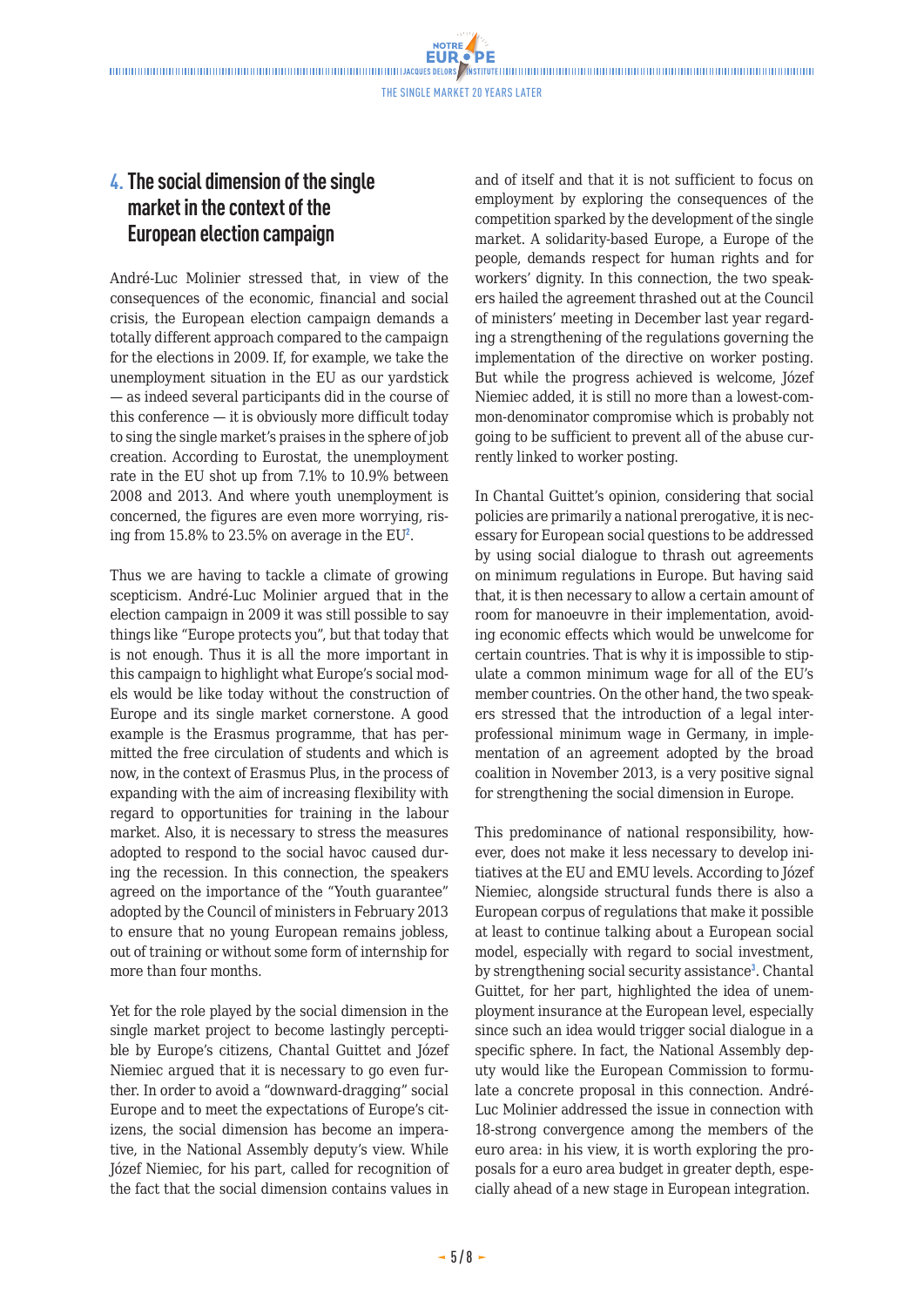NOTRE

#### **5. The single market, unloved and incomplete**

In the view of Thierry Repentin, the single market has been a goal that has mobilised the European Union. But after customs union, the single market, and the single currency, what is the major European project today? The temptation to yield to populist rhetoric would result in our being reduced to contemplating our own navels again. This populist rhetoric is based on lies which undermine Europe. According to the minister, it is with Europe, and in fact with more Europe, that we are going to emerge from the current recession. The question is not whether the future lies with or without a single market, but whether it lies with a stronger or a weaker single market, with a single market based on more or less solidarity, particularly in the social sphere.

The minister with the European affairs portfolio argued that it is necessary to rebuild the single market in two stages. The first stage involves taking on board awareness of what the single market represents in terms of development and of progress. It is more than just a market; it has served a basic principle, the principle of freedom. It has turned everything on its head, from people's right to move, to their basic rights. The single market has a substantial regulatory dynamic which has a concrete impact on our daily lives, particularly in the field of product safety (food, medicinal drugs, toys and so forth). It is not something abstract. Ours is the foremost market in the world, but in people's imagination it is still associated with excessive, incomprehensible and threatening over-regulation. This single market is poorly known, unloved and unquestionably incomplete.

At a time when the EU is going through an exceptional crisis, we must continue to build the single market: that is the second stage. The single market is a minefield of growth, but only on condition that it is deepened in a more balanced manner than it has been in the past. By the same token, we need to strengthen the very heart of the system in order to bolster the Economic and Monetary Union (EMU), and that demands the establishment of a banking union. In order to achieve this, it is necessary to increase banks' responsibility in the way they manage their affairs, in order to ensure that a financial and banking crisis does not turn into another recession and ends up undermining the member states. That way, Europe's savers and taxpayers will be protected.

It would be necessary to set up a form of economic governance for the euro area in order to achieve greater effectiveness and clarity. Indeed, that is why France has militated in favour of the adoption of social indicators in the field of employment and training within the EMU, and for the coordination of member states' economic policies. We need to seek greater convergence, especially in the struggle against tax evasion and in the social sphere.

In the light of all this, France wishes to help redirect Europe towards sustainable growth and security for Europe's citizens. It is necessary to develop green economies. In the context of an ambitious industrial policy, the [European Energy Community](http://www.eng.notre-europe.eu/011015-101-European-Energy-Community.html) is a project to be canvassed. It would be a source of jobs and of security for the people of Europe. It would also be important for countries that are Europe's neighbours, especially for those that see the EU as a potential alternative.

The market must protect its citizens, particularly with regard to the directive on worker posting. Europe's efforts are mobilising in the struggle against unemployment. For the first time there is a specific part of the European budget devoted to the struggle against unemployment among young people, and the part of the budget devoted to the Erasmus programme has been doubled and opened up to all young people (young people on alternating work/study training schemes, or apprentices) so that Europe can open up to everyone, including young people who have chosen alternative kinds of education and training.

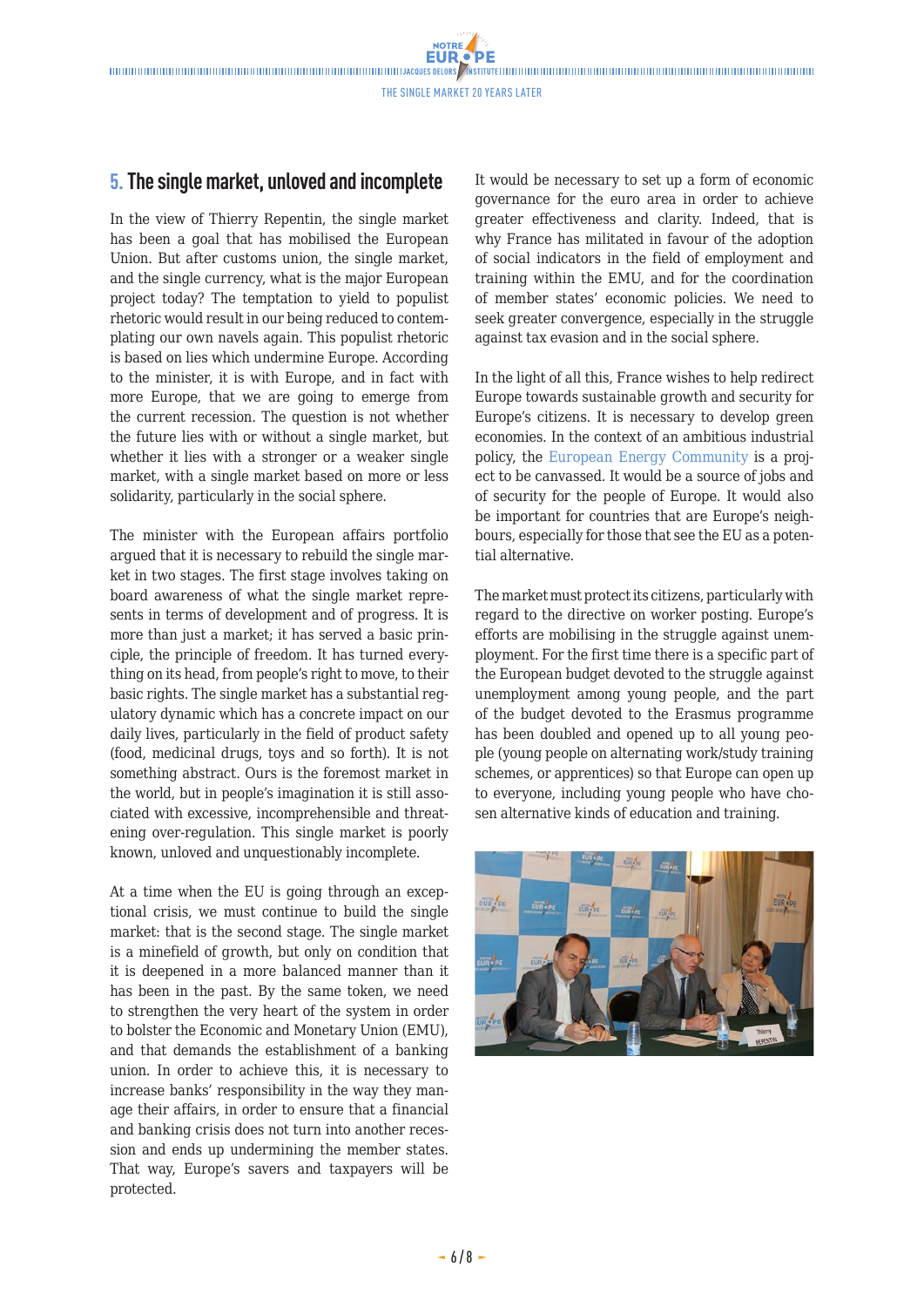**NOTRE** 

#### **Conclusion**

The minister with the European affairs portfolio went on to answer questions from the audience, starting by explaining the handling of the negotiations on the directive concerning worker posting, noting that France insisted on social and solidaritybased responsibilisation in order to forestall any kind of abuse. He went on to explain that urban policy cannot do without Europe, especially the European Social Fund. According to Thierry Repentin, Europe is not as complicated as people think. Europe works with words that everyone understands.

With only a few months to go before the European elections, Jacques Delors' famous triptych – "competition that stimulates, cooperation that strengthens, and solidarity that unites" – does not appear to have lost any of its importance in providing the inspiration for the future of the single market. Thierry Repentin wound up his talk by arguing that it is necessary to mobilise for the European parliamentary elections on 25 May 2014 to ensure that Europe emerges the winner.

**2.** Eurostat, [Unemployment rate by sex and age groups - annual average](http://appsso.eurostat.ec.europa.eu/nui/show.do?dataset=une_rt_a&lang=en).

**<sup>1.</sup>** Communication from the Commission to the European Parliament, the Council, the European Economic and Social Committee and the Committee of the Regions, "Single Market Act II. Together for new growth", [COM\(2012\) 573 final,](http://ec.europa.eu/internal_market/smact/docs/single-market-act2_en.pdf) 3.10.2012.

**<sup>3.</sup>** In February 2013 the European Commission issued the "Social investment package" which suggest member states to modernise their social protection systems and to give priority to social investments.